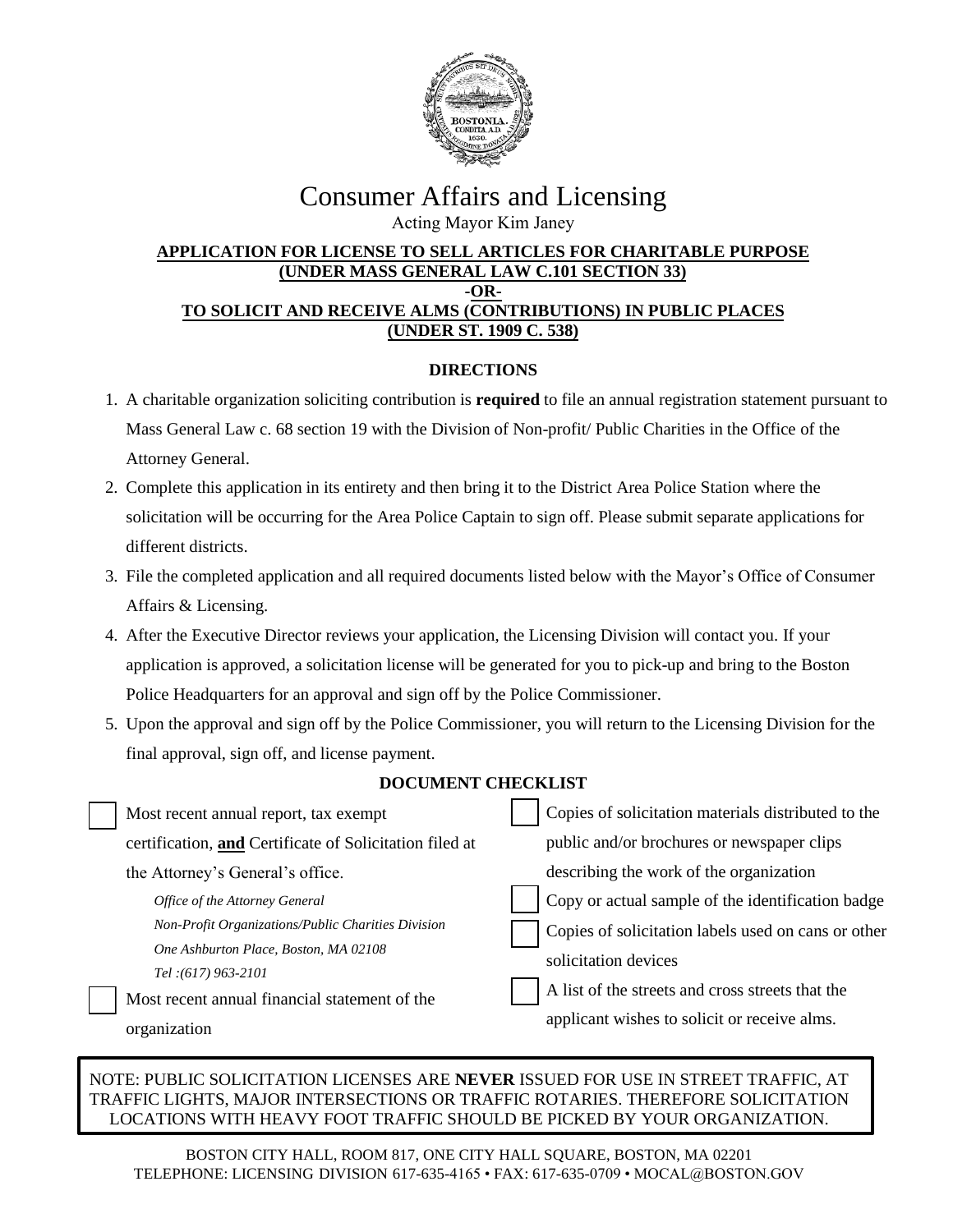

## Consumer Affairs and Licensing Mayor Martin J. Walsh

#### **APPLICATION FOR LICENSE TO SELL ARTICLES FOR CHARITABLE PURPOSE (UNDER MASS GENERAL LAW C.101 SECTION 33) -OR-TO SOLICIT AND RECEIVE ALMS (CONTRIBUTIONS) IN PUBLIC PLACES (UNDER ST. 1909 C. 538)**

Every charitable organization or individual who seeks to solicit contributions of money, food, clothing or other articles in the streets and any other public places in the City of Boston shall, prior to such sales, obtain a license from the Mayor and receive approval as to the times and places by the Police Commissioner.

Any charitable organization or post of an incorporated organization of the United States Veterans of War, who seek to sell articles for a charitable purpose in the streets and other public places in the City of Boston shall, prior to solicitation, obtain a license from the Mayor and receive approval as to the times and places by the Police Commissioner.

- 1. Application is for a period beginning (date)  $/$  / and ending (date)  $/$ between the hours of and  $\alpha$
- 2. Application is for: (select one)  $\overline{A}$ .  $\overline{A}$  Solicitation  $\overline{B}$ .  $\overline{A}$  Sales of Articles

l

l l

l

- a. If application is for the sales of articles, please describe items to be sold: (i.e. flags, buttons, tshirts, etc.)
- 3. Solicitation or sales of articles will be conducted at the following locations: (List both streets for street corners**. Attach a separate sheet of paper with your locations, if the space provided is not sufficient**)
- l 4. Legal Organization Name: Address: and the state of the state of the state of the state of the state of the state of the state of the state of the state of the state of the state of the state of the state of the state of the state of the state of t Telephone: The same state of the state of the state of the state of the state of the state of the state of the state of the state of the state of the state of the state of the state of the state of the state of the state o Applicant Email: \_\_\_\_\_\_\_\_\_\_\_\_\_\_\_\_\_\_\_\_\_\_\_\_\_\_\_\_\_\_\_\_\_\_\_\_\_\_\_\_\_\_\_\_\_\_\_\_\_\_\_\_\_\_\_\_\_\_\_\_\_\_\_\_\_\_\_

5. Name and addresses of Trustees, or President, Secretary and Treasurer of your organization:

6. State the purpose for which the organization is organized and the purpose(s) for which the contribution are to be used: